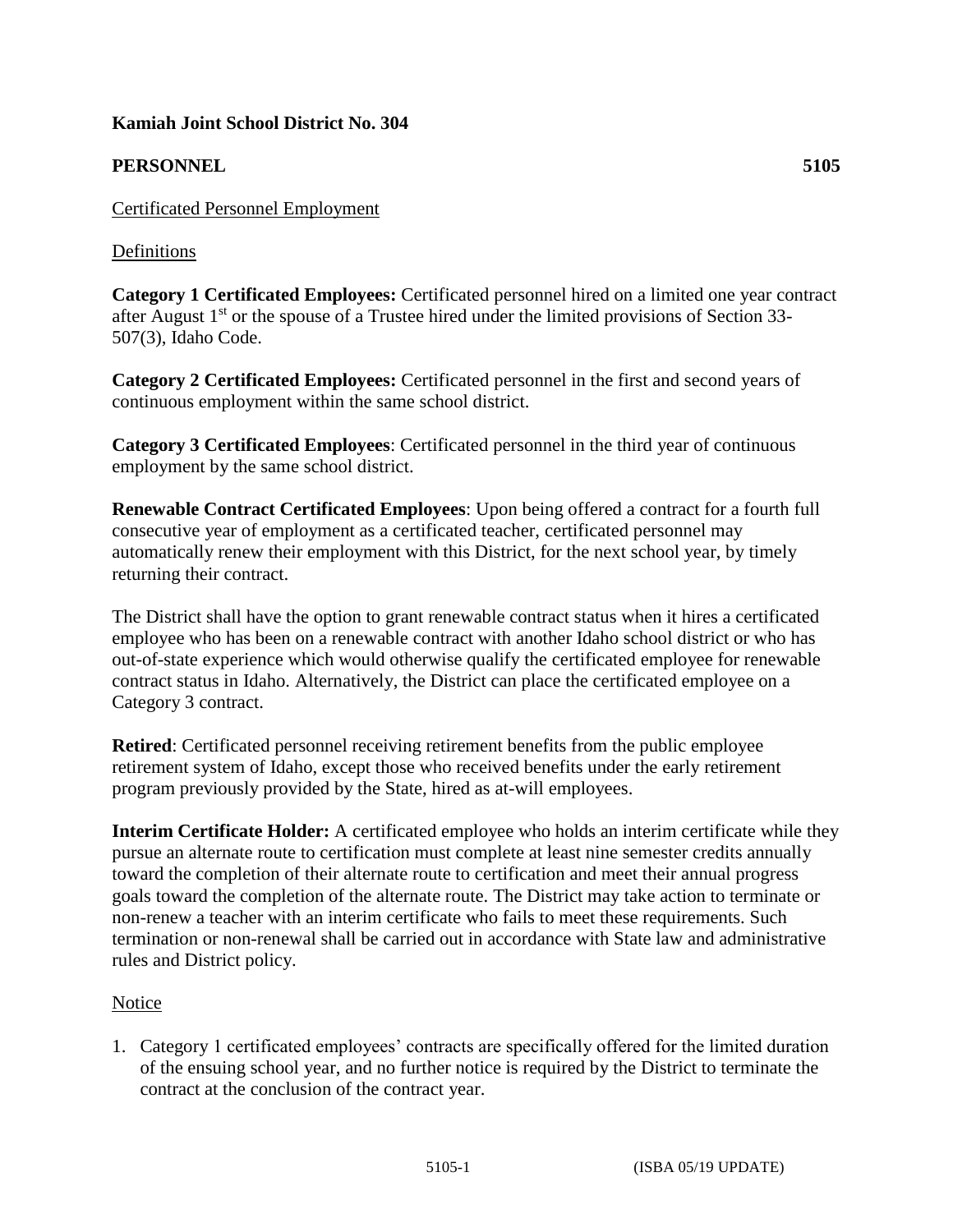- 2. Category 2 certificated employees shall be provided a written statement of reason for nonreemployment by no later than July  $1<sup>st</sup>$  and are not entitled to a review of the reasons or decision not to reemploy by the Board.
- 3. Category 3 certificated employees shall be provided a written statement of reason for nonreemployment by no later than July 1<sup>st</sup> and shall, upon written request, be given the opportunity for an informal review of such decision by the Board. The parameters for the informal review will be determined by the Board. Before the Board determines not to renew the contract for the unsatisfactory performance of category 3 certificated employees, such employees shall be entitled to a defined period of probation as established by the Board, following at least one evaluation. In no case shall the probationary period be less than eight weeks. The probation shall be preceded by written notice from the Board, with the reasons for the probationary period and the areas of work which are deficient and with provisions for adequate supervision and evaluation of the employees' performance during the probationary period.
- 4. Contracts for all renewable contracted certificated employees shall be issued by July 1<sup>st</sup>. All employees on renewable contracts must timely return their contract. The employee's failure to timely return a renewable contract may be interpreted by the Board as a declination of the right to automatic renewal or the offer of another contract. Before the Board determines not to renew the contract for the unsatisfactory performance of renewable contracted certificated employees, such employees shall be entitled to a defined period of probation as established by the Board, following an observation, evaluation, or partial evaluation. The probation shall be preceded by written notice from the Board, or its designee, with the reasons for the probationary period and with provisions for adequate supervision and evaluation of the employees' performance during the probationary period.
- 5. Contracts for retired teachers are specifically offered for the limited duration of the ensuing school year, and no further notice is required by the District to terminate the contract at the conclusion of the contract year.

# Supplemental Contracts

An extra duty assignment is, and extra duty supplemental contracts may be issued for, an assignment which is not part of a certificated employee's regular teaching duties. A supplemental contract for extra duties shall be separate and apart from the certificated employee's underlying contract (Category 1, 2, 3 or renewable) and no property rights shall attach. A written notice of non-reissuance of the extra duty supplemental contract with a written statement of reasons shall be provided. Upon written request, the certificated employee shall be given the opportunity for an informal review of such decision by the Board. The parameters for the informal review will be determined by the Board. The contract shall be in a form approved by the state superintendent of public instruction.

An extra day assignment is, and supplemental extra day contracts, may be issued for, an assignment of days of service in addition to the standard contract length used for the majority of certificated employees of the District. Such additional days may be in service of the same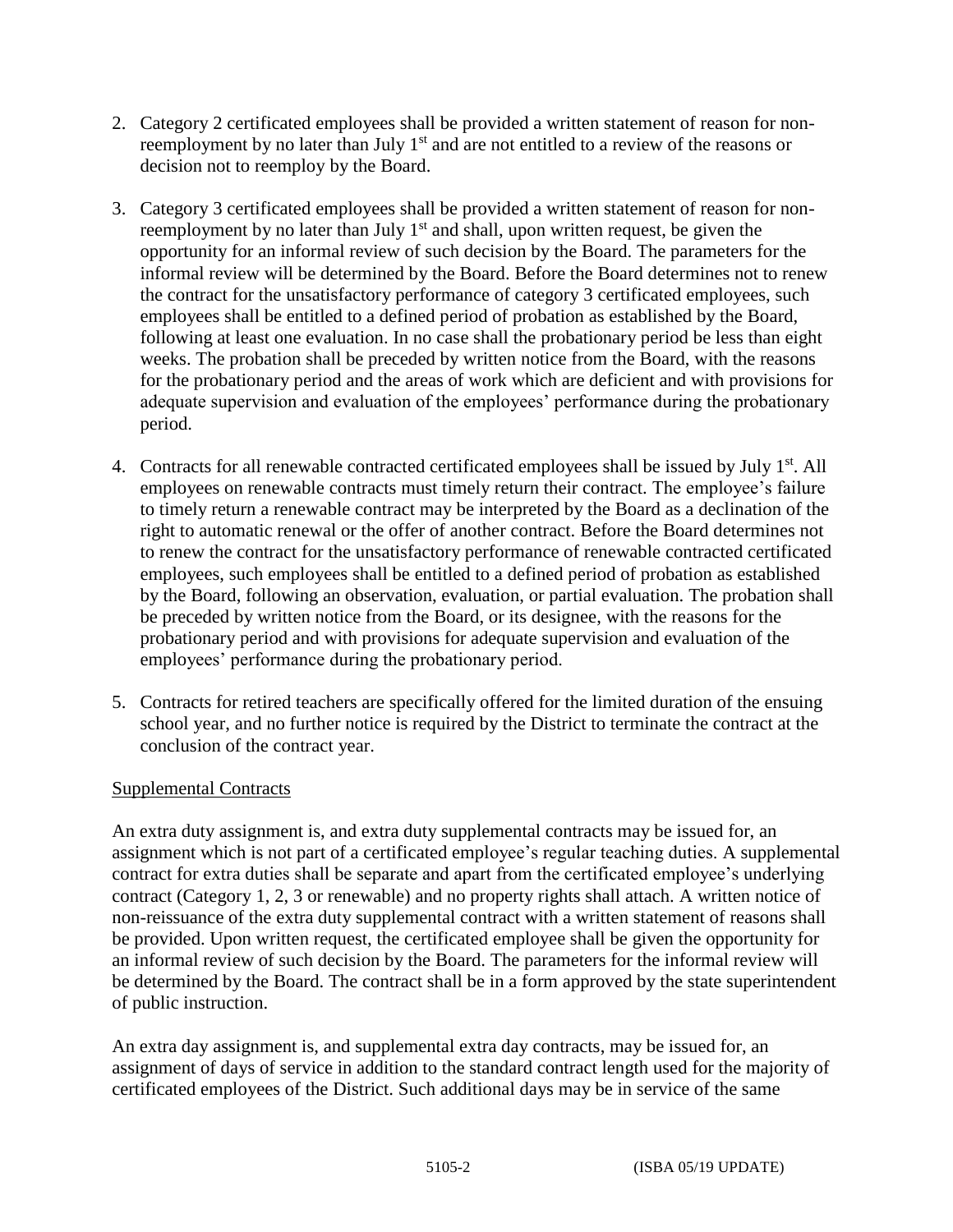activities as the employee's regular teaching duties. Any such extra day contracts shall provide the same daily rate of pay and rights to due process and procedures as provided by the certificated employee's underlying contract (Category 1, 2, 3 or renewable). The contract shall be in a form approved by the state superintendent of public instruction.

#### Delivery of Contract

Delivery of a contract may be made only in person, by certified mail, return receipt requested, or electronically, return receipt requested. If delivery is made in person, the delivery must be acknowledged by a signed receipt.

If a District delivers contracts via electronic means, with return electronic receipt, and the District has not received a returned signed contract and has not received an electronic read receipt from the employee, the District shall then resend the original electronically delivered contract to the employee via certified mail, return receipt requested, and provide such individual with a new date for contract return.

#### Return of the Contract

A person who receives a proposed contract from the District shall have 10 business days from the date of delivery to sign and return the contract.

#### Failure to Accept or Acknowledge

Should a person willfully refuse to acknowledge receipt of the contract or if the contract is not signed and returned to the Board within the designated time period, the Board may declare the position vacant. Through this policy the Board delegates to the Superintendent and Human Resources Director the power, as the designee of the Board, to declare such position vacant should a signed contract not be returned within the designated period.

| <b>Cross References:</b> | Policy 5340<br>Policy 6100 | <b>Evaluation of Certificated Personnel</b><br>Superintendent |
|--------------------------|----------------------------|---------------------------------------------------------------|
| Legal References:        | I.C. $§$ 33-507            | Limitation upon Authority of Trustees                         |
|                          | I.C. § 33-513              | <b>Professional Personnel</b>                                 |
|                          | I.C. § 33-514              | <b>Issuance of Annual Contracts – Support</b>                 |
|                          |                            | Programs – Categories of Contracts – Optional                 |
|                          |                            | Placement                                                     |
|                          | I.C. § 33-514A             | Issuance of Limited Contract – Category 1                     |
|                          |                            | Contract                                                      |
|                          | I.C. $§$ 33-515            | <b>Issuance of Renewable Contracts</b>                        |
|                          | I.C. $§$ 33-515A           | <b>Supplemental Contracts</b>                                 |
|                          | IDAPA 08.02.02.016         | Idaho Interim Certificate                                     |
|                          | IDAPA 08.02.02.042         | Alternate Routes to Certification                             |